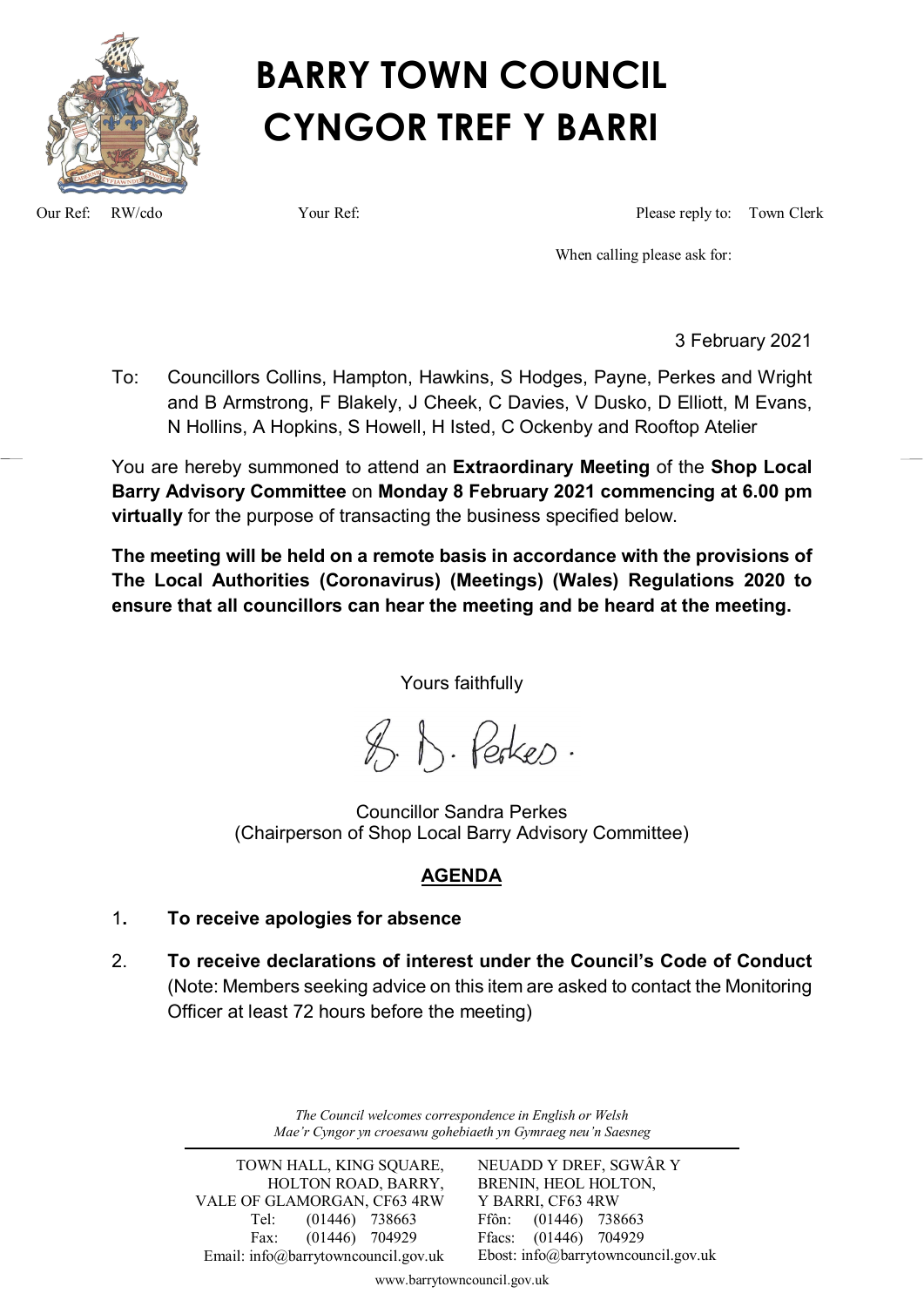#### 3. **Well-being of Future Generations (Wales) Act 2015**

#### **(To note)**

*Shop Local Barry Advisory Group members will note that this Act sets out the requirement for a public body to act in a manner which seeks to ensure that the needs of the present are met without compromising the ability of future generations to meet their own needs.*

In order to act in that manner, a public body must take account of the following *things:*

- *(a) the importance of balancing short term needs with the need to safeguard the ability to meet long term needs, especially where things done to meet short term needs may have detrimental long term effect;*
- *(b) the need to take an integrated approach, by considering how—*

*(i) the body's well-being objectives may impact upon each of the well-being goals;*

*(ii) the body's well-being objectives impact upon each other or upon other public bodies' objectives, in particular where steps taken by the body may contribute to meeting one objective but may be detrimental to meeting another;*

*(c)the importance of involving other persons with an interest in achieving the well-being goals and of ensuring those persons reflect the diversity of the population of the part of Wales in relation to which the body exercises functions;*

*(d)how acting in collaboration with any other person (or how different parts of the body acting together) could assist the body to meet its wellbeing objectives, or assist another body to meet its objectives;*

*(e) how deploying resources to prevent problems occurring or getting worse may contribute to meeting the body's well-being objectives, or another body's objectives.*

## 4. **To approve the minutes of the last meeting held on 21 January 2021 (Pages 338-345)**

5. **To consider feedback from the Sub-Committee held on 27 January 2021 and make recommendations on Shop Local's remaining budget expenditure, to a meeting of Full Council on 22 February 2021 (Page 346)**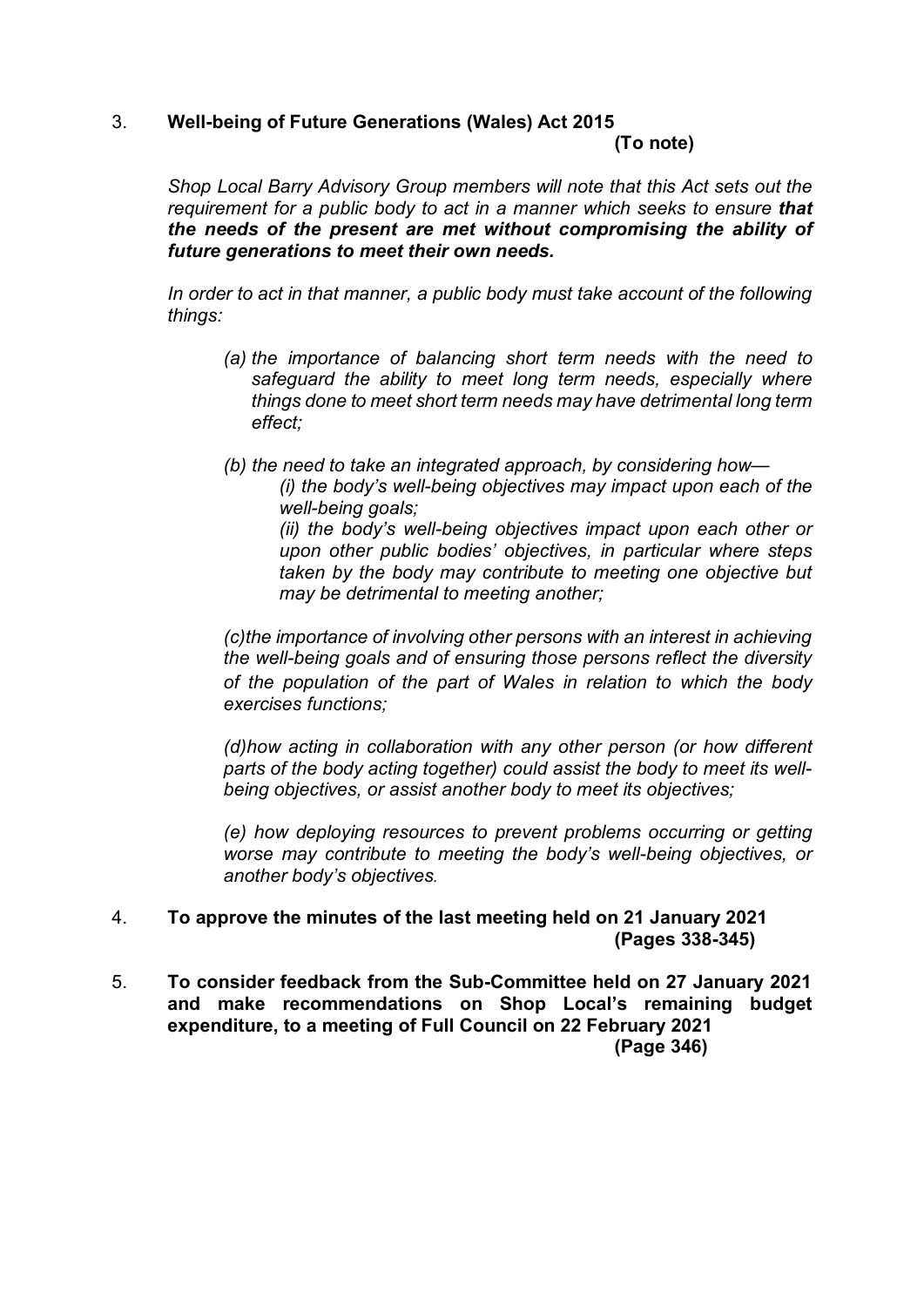# 6. **Date of next meeting**

The date of the next meeting of the Shop Local Barry Advisory Committee will be agreed at the Annual Meeting scheduled to be held on 17 May 2021

**Distribution** – All Councillors and members of the public recorded as confirming they would like to retain membership.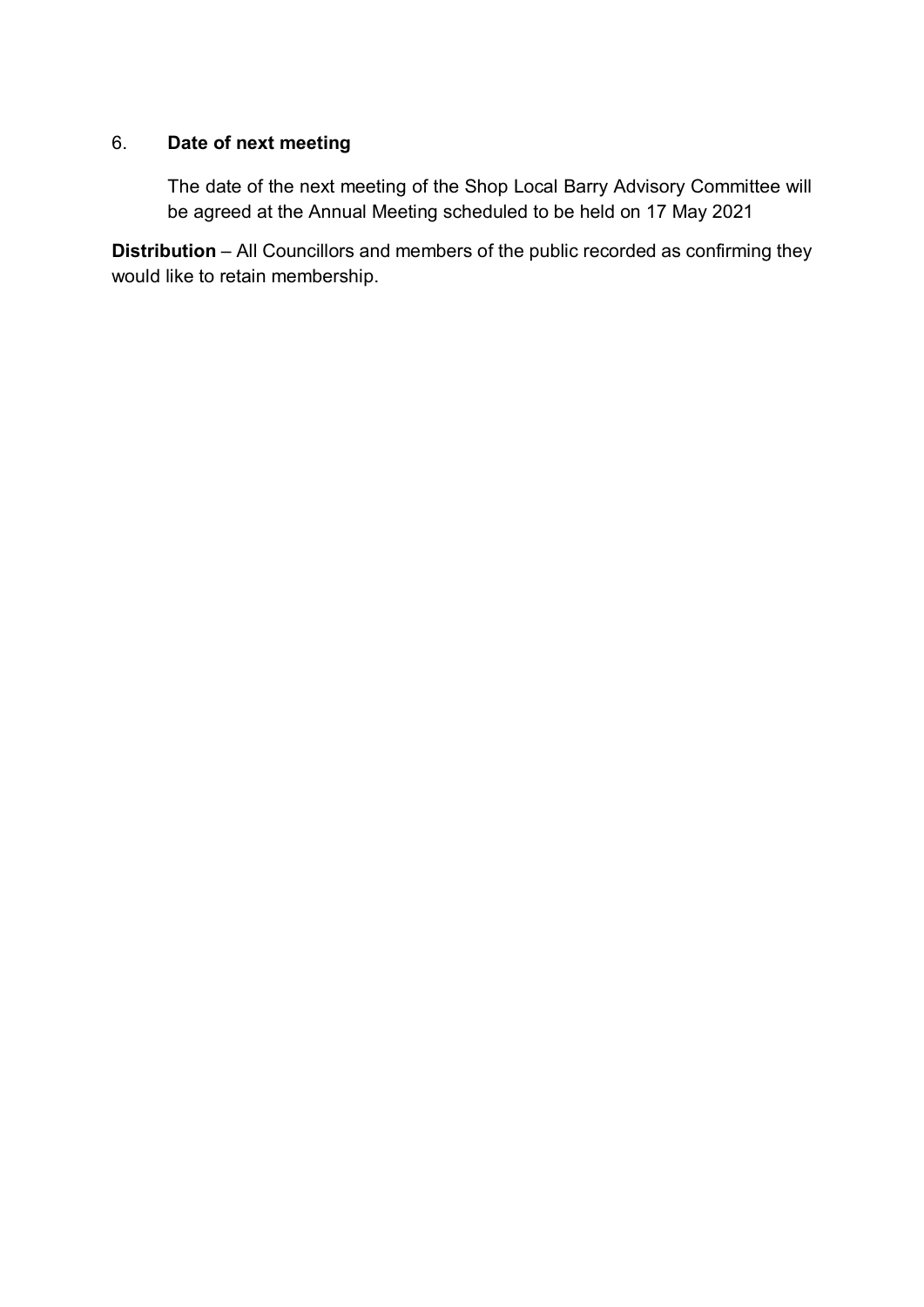## **BARRY TOWN COUNCIL**

# **DRAFT MINUTES OF A MEETING OF THE SHOP LOCAL ADVISORY COMMITTEE HELD ON THURSDAY 21 JANUARY 2021, AT 6PM (VIRTUALLY)**

**PRESENT:** Councillor Perkes (Chairperson) together with, Councillors Payne, Collins, Hawkins;

> Along with Phil Chappell (Vale of Glamorgan Council), S Burnell (Awesome Wales), A Greenfield (Awesome Wales), C Ockerby (Lloyds Bank) and H Isted (HI Communications)

**ALSO PRESENT:** Emily Forbes – Chief Officer Hannah Linton – Trainee Administrator Councillor Clarke – Observer

## SL157. **APOLOGIES FOR ABSENCE**

Apologies received from Councillor S Hodges, Councillor Richardson L Robertson (Crafted Arts).

## SL158. **DECLARATIONS OF INTEREST**

None were received.

## SL159. **TO APPROVE THE MINUTES OF THE LAST MEETING HELD ON 22 OCTOBER 2020**

**RESOLVED: That the minutes of the Shop Local Advisory meeting held on Thursday 22 October 2020 be approved and signed as a correct record.** 

# SL160. **TO RECEIVE AN UPDATE ON REGENERATION PROJECTS FOR BARRY FROM PHIL CHAPPELL, VALE OF GLAMORGAN COUNCIL**

Phil Chappell started the update by acknowledging the two main focuses of the Regeneration Team at the Vale of Glamorgan Council. Focus one was administering the Covid support for businesses in the Vale, with a short amount of time to spend and spread money across all Towns in the Vale.

Phil noted that the Vale of Glamorgan Council has divided Town projects into green, amber and red groups depending on deliverability and timing. He provided a list of projects the Vale of Glamorgan Council are currently working on, such as, banners installed down Thompson St, Mature Birch trees ordered for Holton Rd which are going to be planted soon to brighten up the streets and provide greenery. He explained that the Vale received designs for the new bicycle racks that will be installed throughout Holton Rd and displayed the images on the shared screen for Councillors and traders to see. For High St, Phil noted that over the years the street has had items added to the streets, while not updating the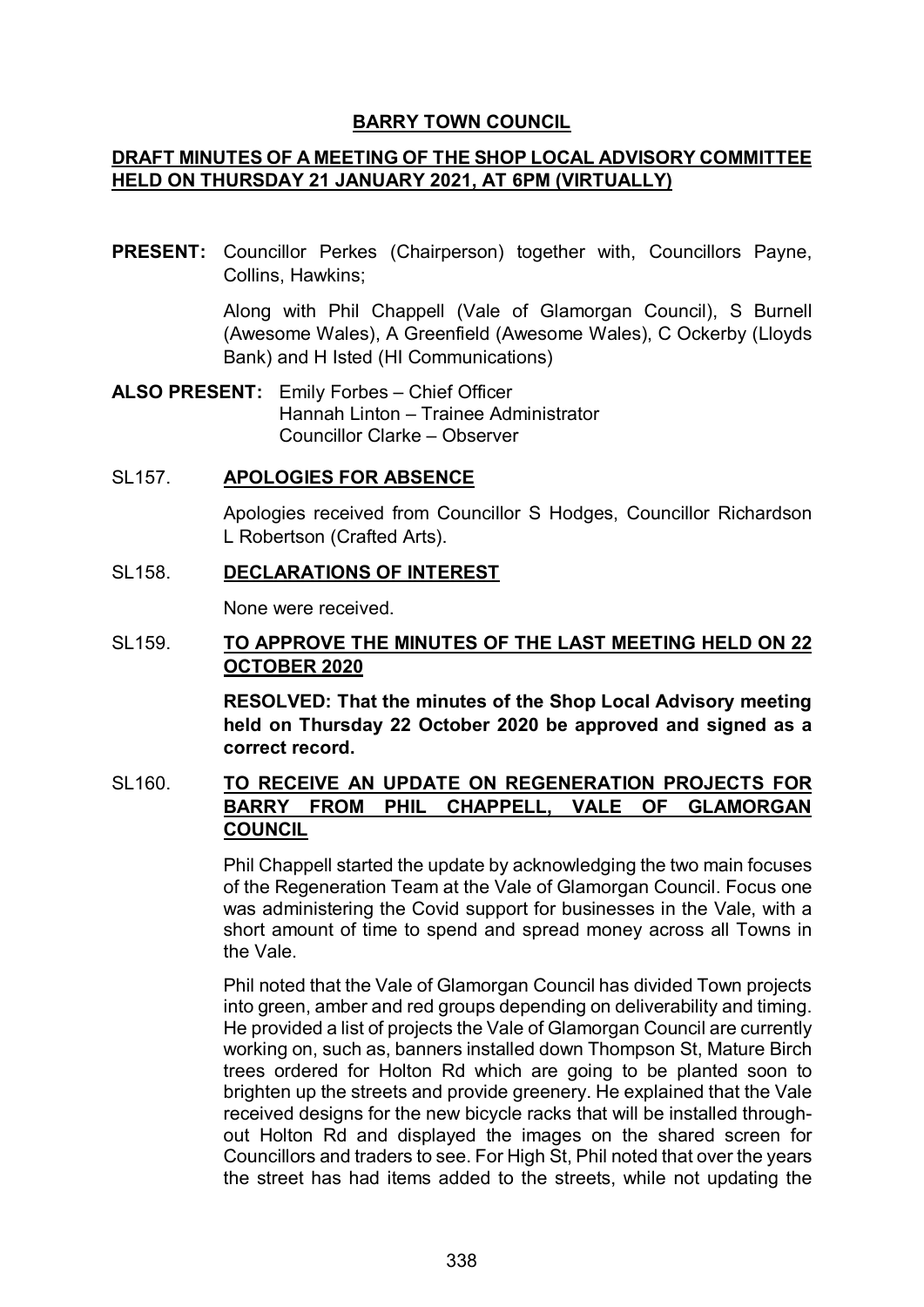existing infrastructure. He stated the plans for High St would be to declutter and replace with brighter ideas. For Central Park the Vale of Glamorgan Council received funding of £15,000 for an event space and updating the park with chess tables etc. In King Square the trees that have died would be replaced with new mature trees and the drop curbs will be tidied up. Phil advised that before the lockdown the Vale of Glamorgan Council had ideas of dividing up some of the bigger vacant units on Holton Rd to create smaller pop up shops or such like. The Vale also commissioned Urban Foundry to help with the 'meanwhile uses' of vacant shops projects which will be going forward in the spring, to use the spaces for more local activities, freelancers or entrepreneurs.

In regards to funding, Phil noted that the Vale of Glamorgan Council will inform traders of the new funding opportunities post 31 March. As for the Discretionary Funding, he informed the committee that there is around 2 million left for traders to apply for £2,000 grants, if they can show the loss of earnings.

He emphasised that he understands that there is a problem of new business owners slipping through the net due to their timescale of being open and their earnings.

The Chair asked if there were any plans on putting new infrastructure in High St and the other shopping areas around Barry.

Phil reiterated that for High St, they will be decluttering the street and tiding up areas. The Vale of Glamorgan Council will also be joining both Goodsheds and High St as one area to be marketed as a single destination for promotional reasons.

Phil also noted that he would like to rationalise the amount of railings around the shopping areas. Most of the High St area was in the Amber category for projects.

Phil advised that there was capital funding for projects in the Vale, but unfortunately there is a need for people to work on them.

Councillor Payne wanted to know what plans the Vale of Glamorgan Council had for the East end of Barry, such as; Main St and Vere St, additionally, Cllr Payne asked for clarity on where the bicycle racks will be placed and if any were to be erected in this area.

Phil advised that the plans only came through today, which he will send onto the Chief Officer to distribute. Also, once the green project focus is completed they will update the plans to focus on the other areas around Barry. Phil stated he would like to work with all Councillors in these areas to help with the projects at a local community level.

S Burnell from Awesome Wales queried whether the new bicycle racks will be installed just in King Square or spread around Holton Rd.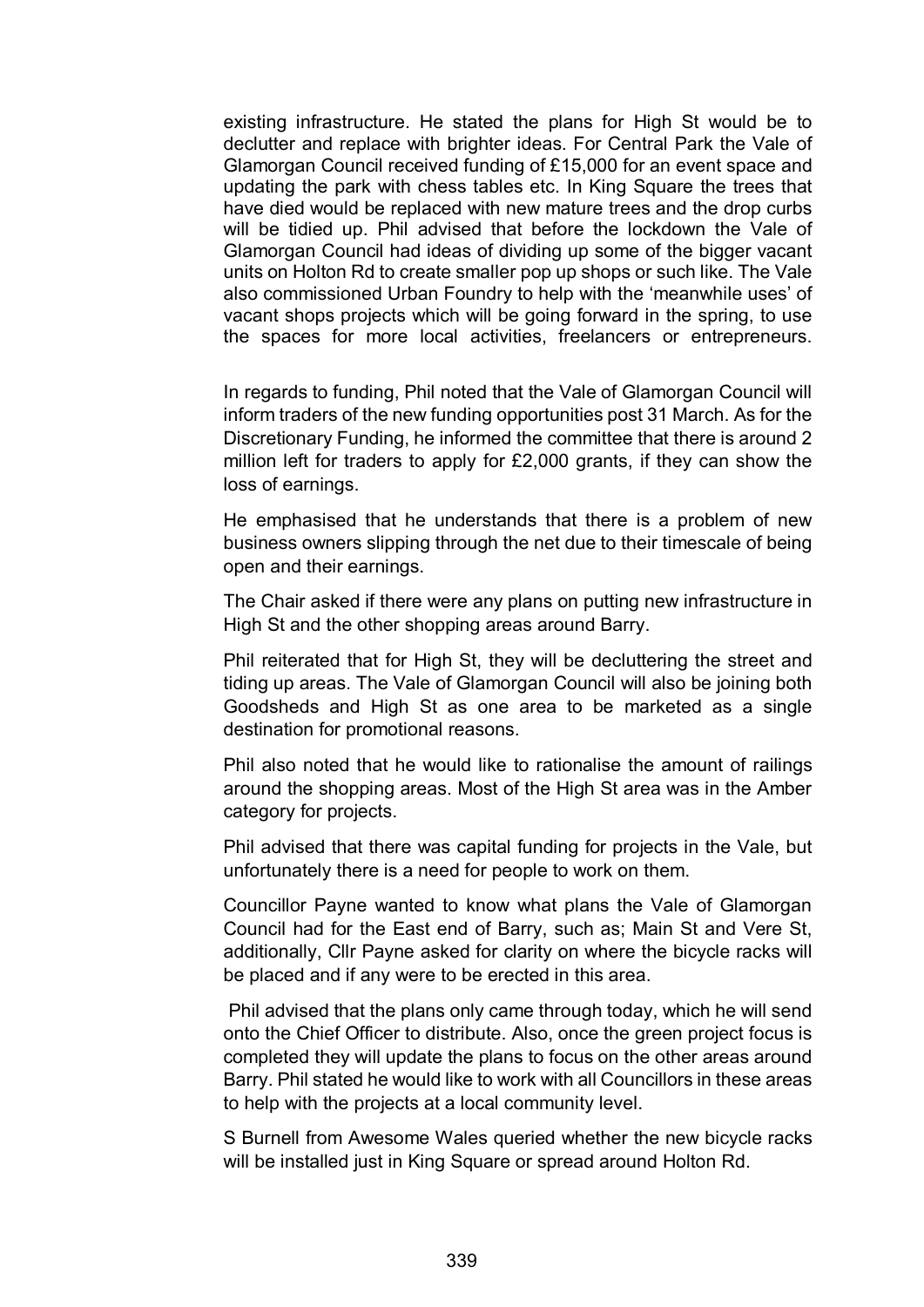It was confirmed that the bicycle racks will installed through-out Holton Rd, to include King Square and other areas.

The Chair wanted to point out that on a previous meeting with a traders forum, that Broad St felt neglected in regards to the Christmas Lights, compared to the areas around Goodsheds and High St and asked if there are plans to help these areas in the future.

Phil emphasised that amber and red projects will be the focus after the green project plans have been completed, and that the Vale of Glamorgan Council want to market these areas pointed out by the Chair, and start the project with signage to better advertise the areas.

The Chair required information in regards to the planters Barry Town Council paid for previously and where the new trees and greenery will be placed amongst them.

Phil advised that the current planters will stay in their new place on the Square and the Vale will be working on how to help declutter the areas.

The Chair also wanted to know what plans the Vale had for the Basset area, and noted that it would be a good idea to spread the bicycle racks.

It was noted the area would be under the umbrella with Holton Rd and King Square and the Vale want to spread the structures around. Phil also wanted input from all so there can be a bank of projects prepared ready for funding in the future.

The Chair thanked Phil Chappell for his time and the update he gave the committee.

Phil Chappell left the meeting.

## SL161. **TO RECEIVE FEEDBACK FROM THE CARDIFF CAPITAL REGION TOWN CENTRE ACTION GROUP (CHIEF OFFICER)**

The Chief officer informed the committee she attended a meeting of a group set up by the Welsh Government which are looking into transforming town centers across Wales. The Chief Officer noted they discussed the issues the potential of new revenue funding which a policy currently under development. The officer noted that the funding was set at only 3 million for the whole of Wales, with the three major points being; a Smart Town and digitalization of town centers, Bespoke Support which would be direct grants for businesses to invest or commit to a town center and lastly the Town Centre Fund for updating businesses. The officer also talked about Freelancers and creating multi-use hubs in the Town Centre which Welsh Government seem keen on.

The Chair stated that including Creative Wales to help regenerate town centers would be a good idea, and wanted thoughts from the committee on how they feel communities can help regenerate Town Centers. The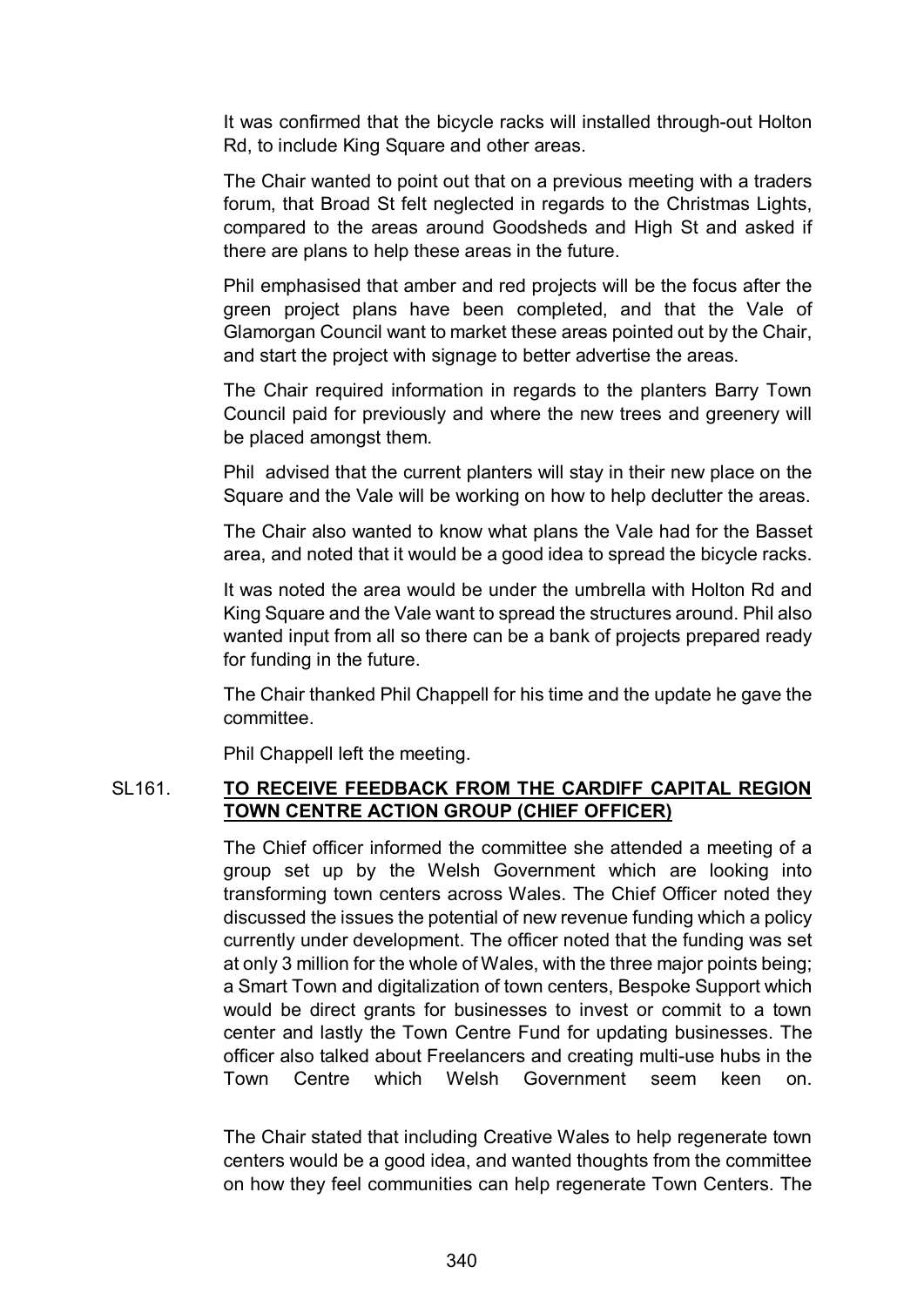Chief Officer also noted that a representative from Creative Wales would be attending future meeting and the Welsh Government are keen to work together with communities.

The Chair wanted to know how often the group is scheduled to meet which was confirmed as quarterly.

 The Chair agreed that the idea of splitting units in the Town Centre is a good idea and useful to include creative businesses and people in the buildings.

The Chief Officer concurred that the building could be a meanwhile space, co-working environment and a trendy space to have in the Town Centre to attract new small businesses and she would explore this further.

## SL162. **TO DISCUSS TRADER'S REFLECTIONS AND FEEDBACK FROM THE CHRISTMAS PERIOD AND BRING ANY ISSUES TO THE COMMITTEE'S ATTENTION**

 The Chair offered Stuart Burnell from Awesome Wales to start the discussion.

 S Burnell wanted a follow up on the competitions that were planned around Christmas, and wanted confirmation on whether they were completed and the prizes given out.

 The Chair informed that the competitions couldn't go ahead with the lockdown restrictions, and the Council could not encourage local residents to walk around. The Chair noted that 23 businesses in both High St and Holton Rd were happy to be included in the competitions, so going forward we know which businesses to contact for future projects.

 H Isted from HI Communications noted she had a lot of feedback on the competitions, which were that it was that the competitions were mainly targeted to High St and Holton Rd, also that the BroRadio advertisements again were directed to these areas. In regards to the competitions H Isted noted that it took a long time to get it organised and it therefore missed the ideal advertising period.

 C Ockerby from Lloyds Bank reported that customers enjoyed the speakers around Holton Rd and expressed they were a nice touch for the Christmas period, and also noted that they liked the small Christmas trees back on the shop fronts.

 The Chair agreed that the competitions needed better planning and noted that they should start planning for next year's competitions in November.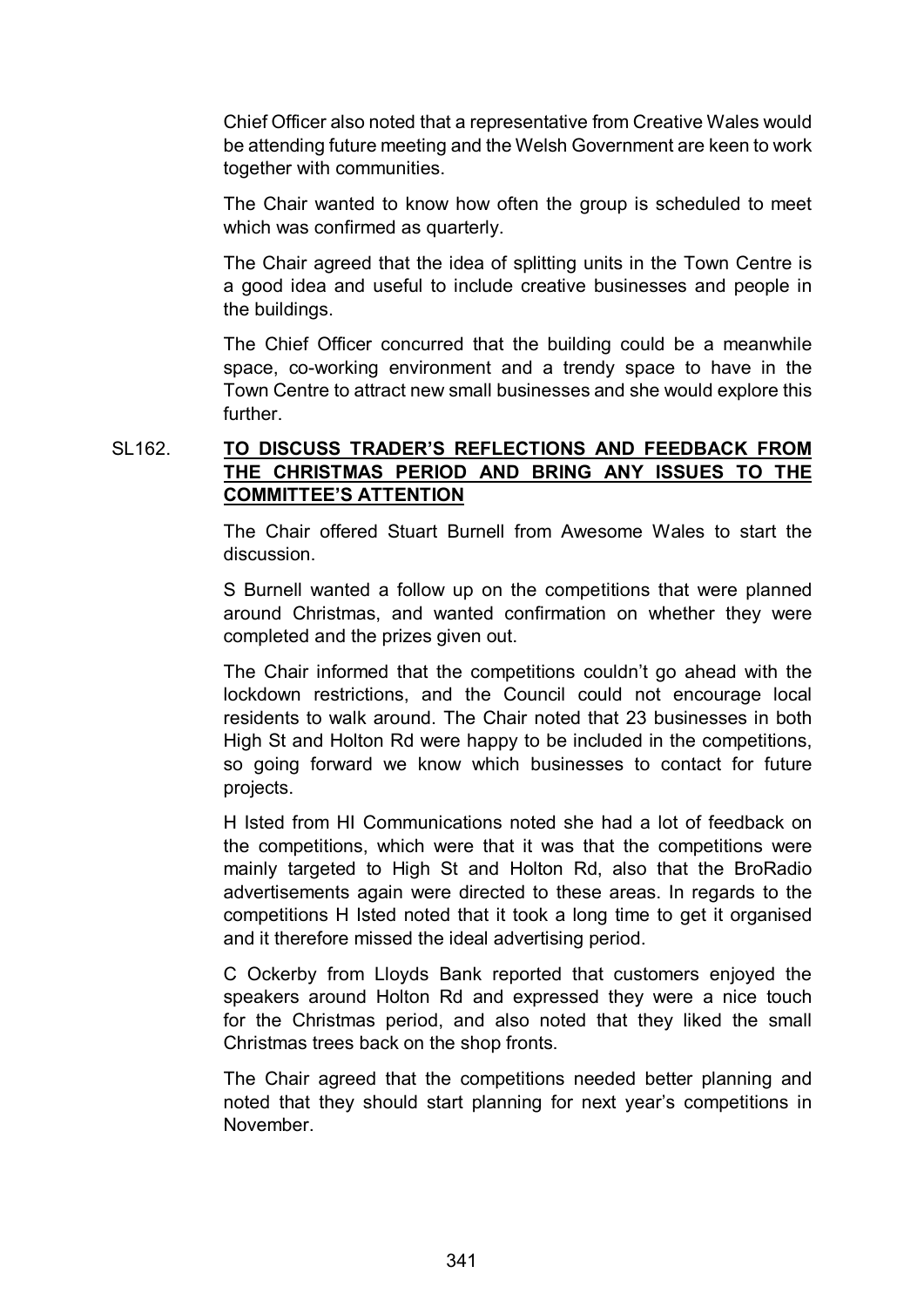## SL163. **BUDGET MONITORING REPORT TO 31 DECEMBER 2020 AND FORWARD PLANNING**

 The Chief Officer started the discussion with the Shop Local expenditure report of 2020/21, with the budget of £10,000 for Shop Local and an additional £4,000 repurposed from Covid-19 Funding.

The committee is underspent by £5,000 and the Chief Officer noted that funds within the Council do not roll over and will go back into reserves if not spent, which may hinder the budget request going forward of £15,000 for the Shop Local Advisory committee. The Chief Officer asked the committee if the remaining £5,000 is likely to be spent by March 31 2021 and what the ambitions were.

 Councillor Collins suggested the remaining £5,000 be put towards grants for traders/businesses around Barry, continuing from the previous grant which ended in November.

 Councillor Payne recommended that remaining £5,000 be spent on our social media as going forward the Council and Community will need more help around this.

S Burnell noted that the digital space needs a big push and suggested a one stop shop for people to see what is available and going on throughout Barry, further than a directory which can go into more detail.

The Chair recommended finding quotes and information on how much money a virtual one stop shop or website like this would cost and the timescale of a project like this.

Councillor Payne suggested creating a workshop for local traders to attend to help them going forward using social media.

H Isted noted that she ran a social media course which she can adapt to conduct over Zoom, and also pointed out that she will be able to help create an online space which wouldn't take up the whole budget remaining. H Isted reported in regards to freelancers there is no space on Holton Rd to work, and suggested creating opportunities for freelancers.

The Chair deliberated if the committee had enough time to complete any tendering processes and recommendations.

The Chief Officer explained due to the small budget the committee would require three quotes to move forward which officers could oversee with the Chair. The Chief Officer also stated the next meeting of Finance would be held on February  $8<sup>th</sup>$ , and recommendations can go forward to that meeting.

H Isted stated that she would be happy to put ideas, rough costings and a timescale together to put forward.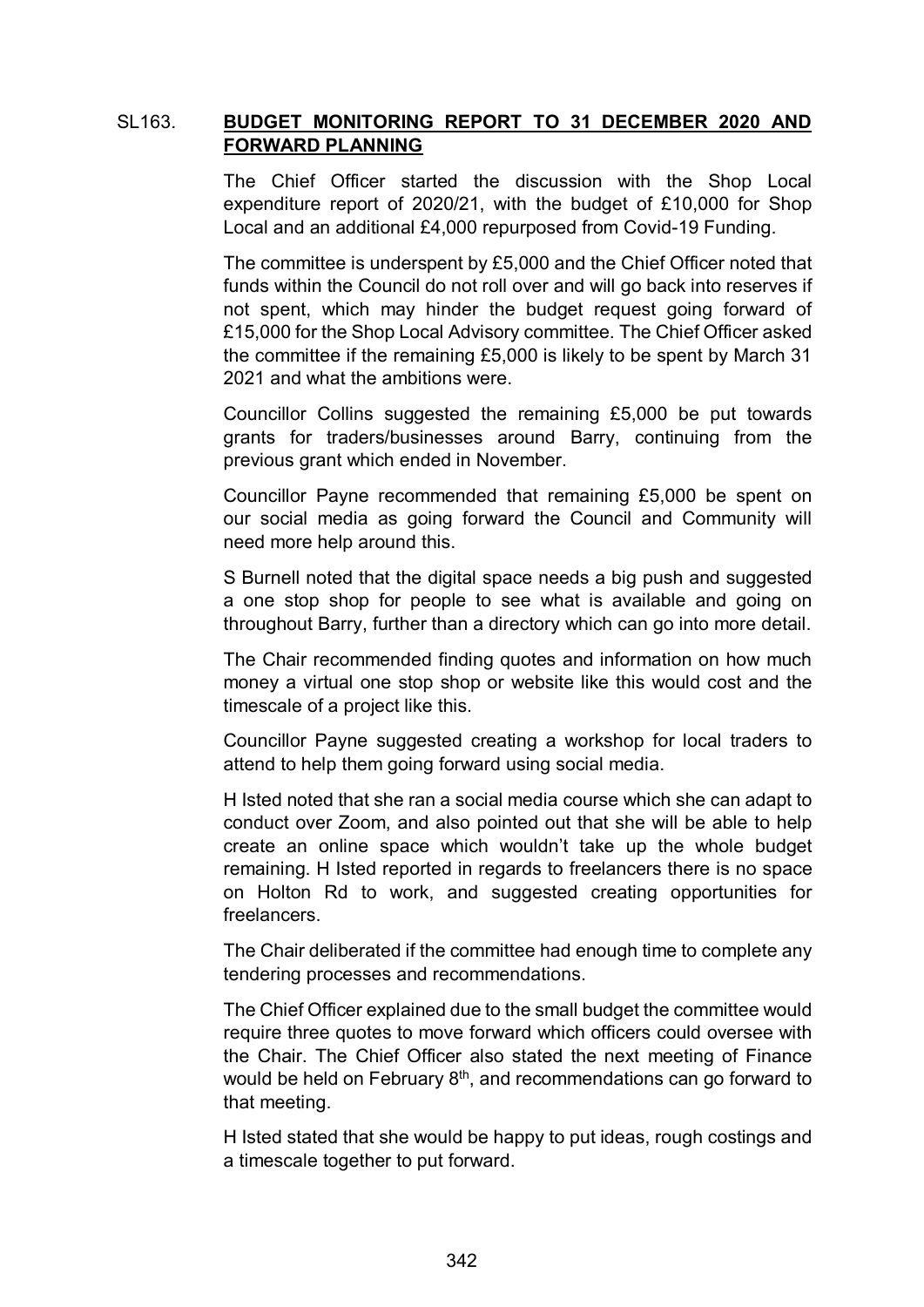The Chair concurred that it would be a great idea and could potentially package it together with the ideas recommended by the committee. The Chair also noted that with the good responses from the speakers throughout High St and Holton Rd over Christmas, would it be a good idea to continue this on Saturdays and if so, what would be the cost. The Chair also suggested creating masks and hand sanitisers with the Shop Local logo, and creating a sub-committee to look through all suggestions.

The Chief Officer stated a sub-committee would be needed to discuss this in more detail and then an Extraordinary meeting of the Shop Local Committee in order to put forward recommendations to Finance or Full Council.

The Chair suggested this to happen before the Full Council meeting which is being held on February 22<sup>nd</sup>.

The Chief Officer confirmed that if the Extraordinary meeting can be held before the 22<sup>nd</sup> Feb, then a paper of the recommendations can be put forward to Full Council to approve expenditure

Councillor Clarke wanted to raise that the £5,000 could be used to help the youth in the community, with courses that can develop skills and potentially help with creating the one stop shop website with young people helping to organise and run it.

The Chair agreed that involving young people in the community to help produce the website would be a good idea.

The Chair asked for volunteers for the Sub-Committee which include, S Burnell, H Isted, Councillors Payne and Drake.

The Chief Officer listed dates available for the meeting as February 8<sup>th</sup> at 6pm and February  $11<sup>th</sup>$  at any time and concluded that the volunteers would need to meet before the dates provided.

The committee agreed to hold the Extraordinary meeting of Shop Local on February 8<sup>th</sup> at 6pm.

C Ockerby wanted to query who decides what information is published on the Shop Local Facebook page.

H Isted confirmed that she advertises the post from traders on the Shop Local Facebook page who either post on their pages or who send information over to the page. H Isted noted she is happy to share more if she receives information from the traders.

The Chair suggested providing the list of traders working with the Council for competitions to help advertise them, and if shops are open over the Easter period use the money which was put aside for the Christmas Competitions for this.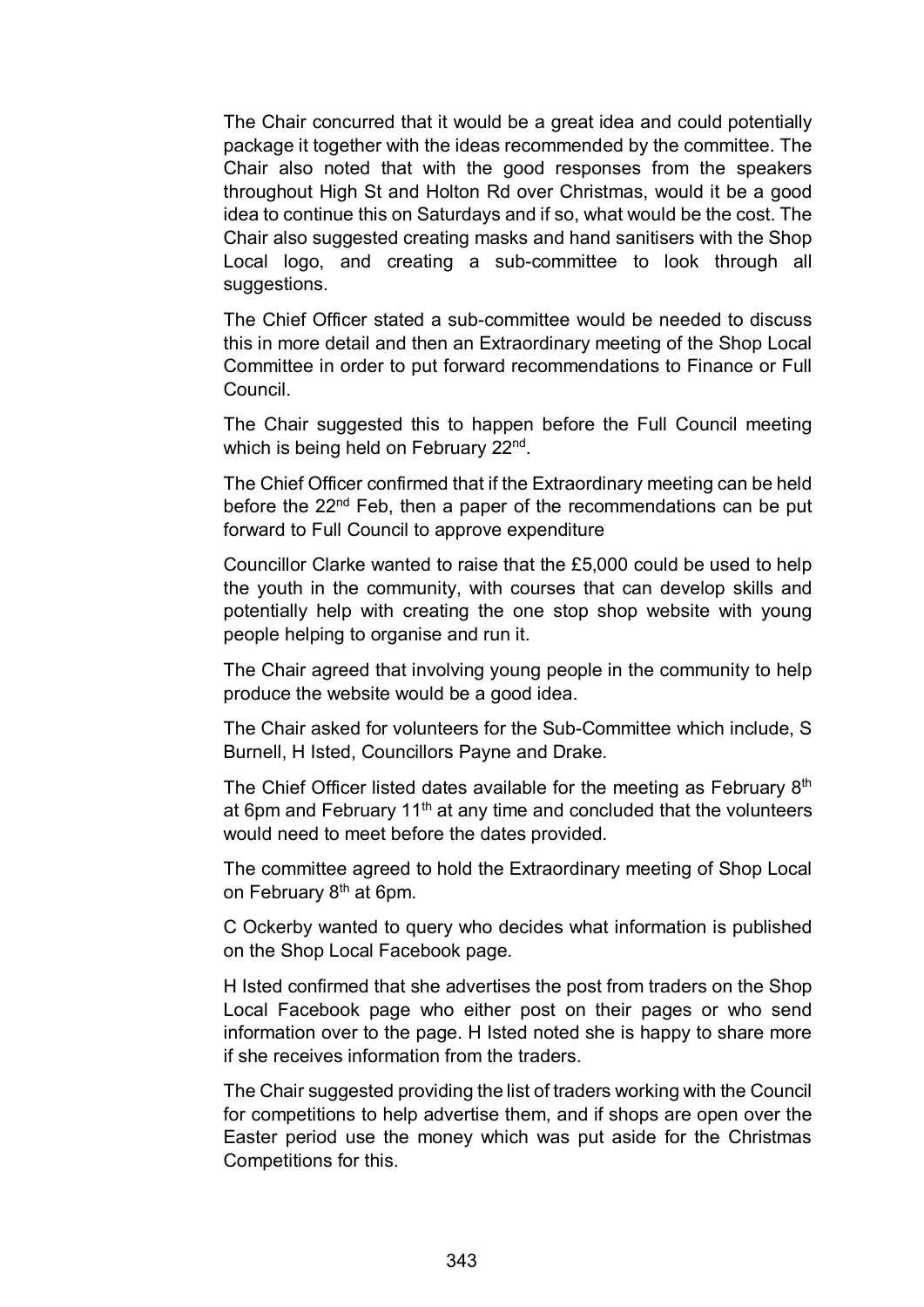The Chief Officer confirmed the money was available to repurpose for an Easter competition.

#### **RESOLVED:**

- **1. That a Sub-committee of Councillors Payne and Drake along with H Isted and S Burnell, meet before the next meeting to discuss all ideas recommended for the use of the £5,000 remaining budget.**
- **2. That H Isted create a document to include costings and timescales of website project.**
- **3. That an Extraordinary meeting is held to discuss the Sub-Committee's ideas and recommendations be made to Full Council**

#### SL164. **DATE OF NEXT MEETING**

**RESOLVED: The date of the next meeting of the Shop Local Barry Advisory Committee will be agreed at the Annual Meeting scheduled to be held on 17 May 2021 with an Extraordinary meeting of the Shop Local Committee be arranged prior to the Full Council Meeting scheduled for 22 February 2021**

The meeting closed at 19:09pm.

Signed ……………………….. (Chairperson) Dated ………………………..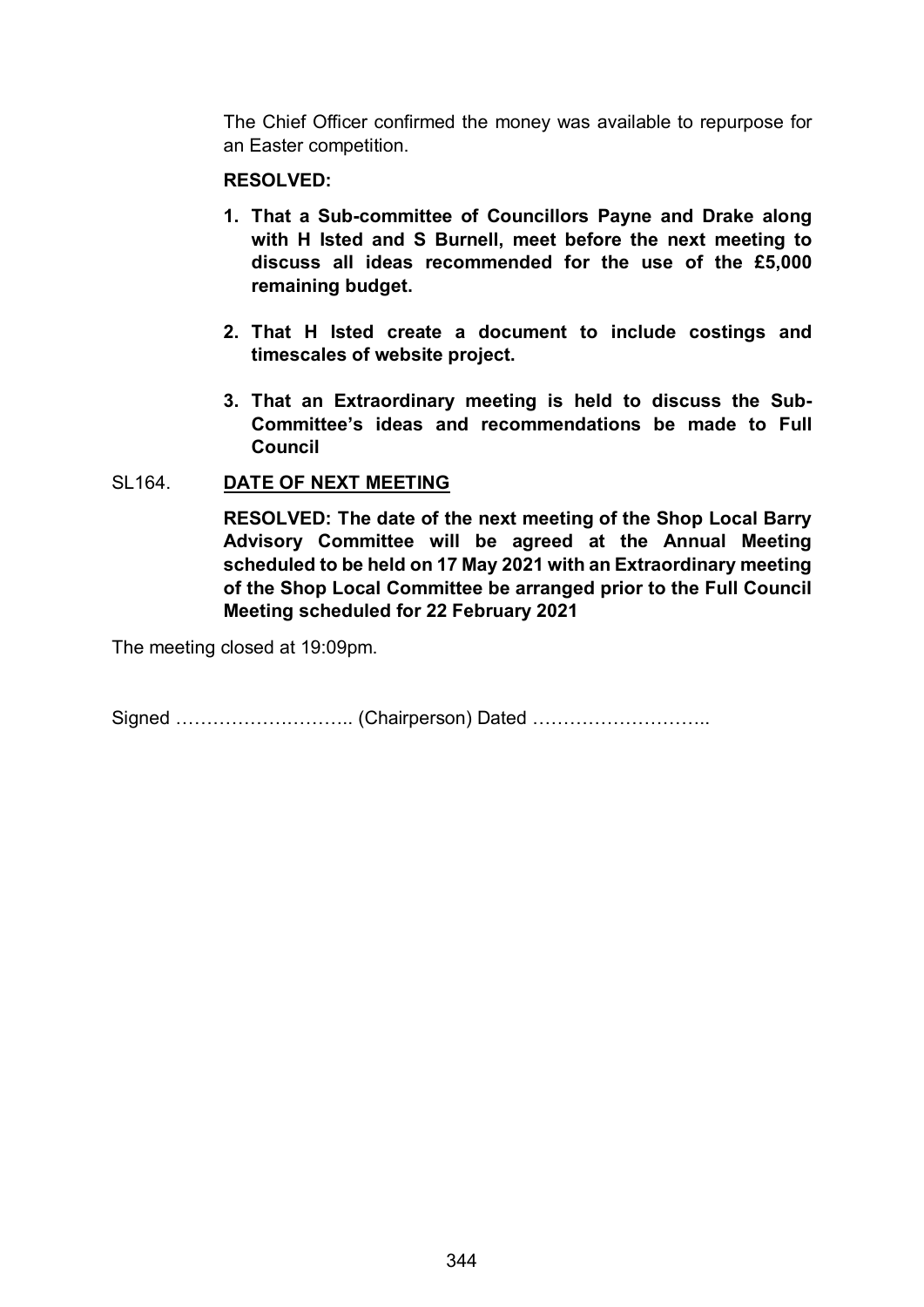## **FOR INFORMATION ONLY**

#### **ACTION SHEET - SHOP LOCAL - 21 JANUARY 2021**

|                |                                                           |                           | <b>DATE ACTION</b>          |                      |
|----------------|-----------------------------------------------------------|---------------------------|-----------------------------|----------------------|
| <b>IMINUTE</b> |                                                           | <b>ACTION TO BE TO BE</b> |                             |                      |
| INO.           | <b>ACTION TO BE TAKEN</b>                                 | <b>TAKEN BY</b>           | <b>CARRIED OUT PROGRESS</b> |                      |
|                | That a Sub-committee of Councillors Payne and Drake       |                           |                             |                      |
|                | along with H Isted and S Burnell, meet before the next    |                           |                             |                      |
|                | meeting to discuss all ideas recommended for the use of   |                           |                             |                      |
| SL163(1)       | the £5,000 remaining budget.                              | ICO.                      | 26.01.21                    | Completed            |
|                | That an Extraordinary meeting is held to discuss the Sub- |                           |                             |                      |
|                | Committee's ideas and recommendations be made to          |                           |                             | Completed - Meeting  |
|                | <b>Full Council</b>                                       |                           |                             | arraged for Monday 8 |
| SL163(3)       |                                                           | CO                        | 02.02.21                    | February 2021        |